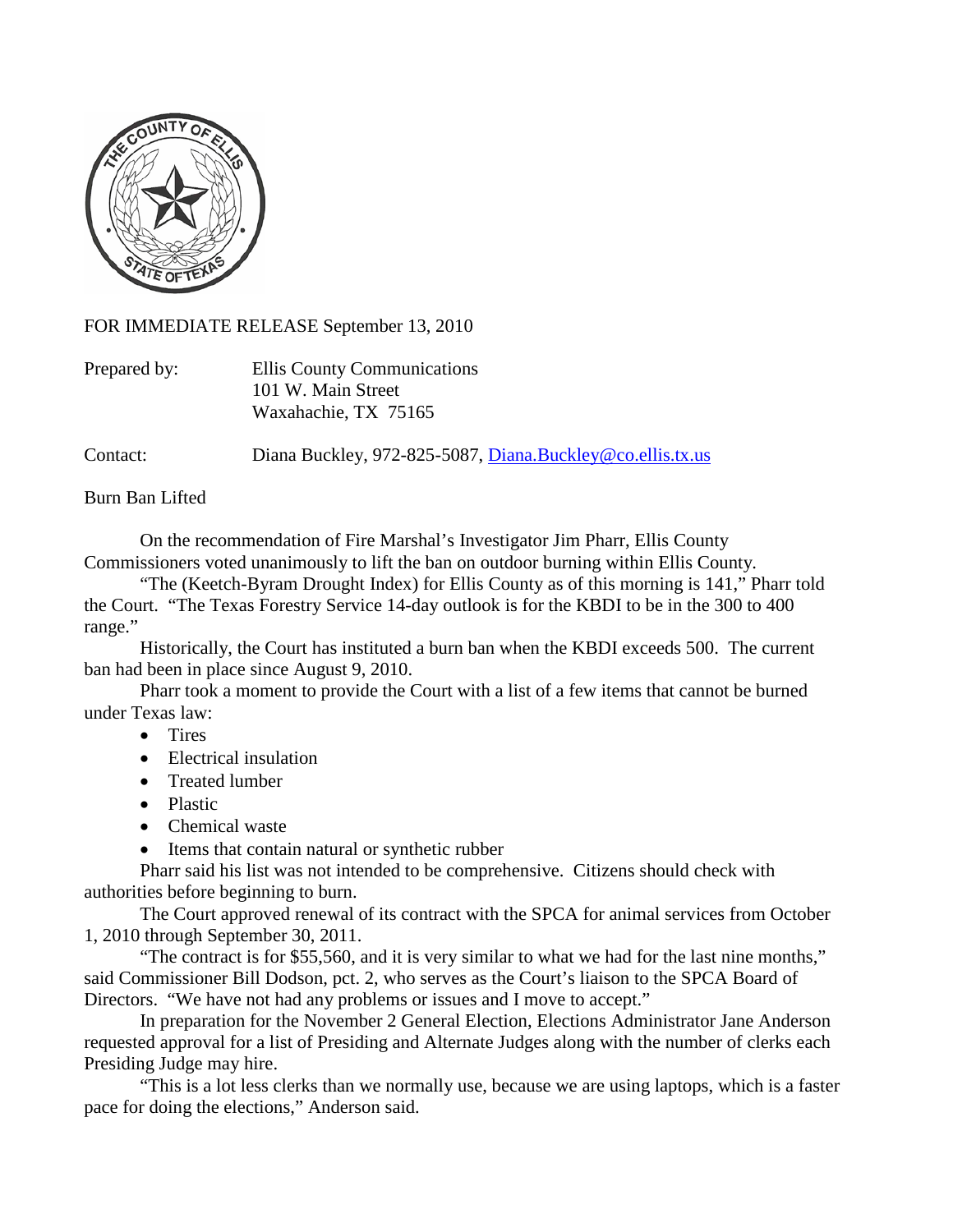A resolution approved unanimously will be sent to State Representative Jim Pitts requesting intervention on regulations requiring a county with a population greater than 125,000 to develop a Juvenile Justice Alternative Education Program.

Commissioner Ron Brown, pct. 4, read the Court's resolution, which noted that the county is experiencing economic difficulties due to the current state of the national economy and requested that the Texas Education Code Paragraph 37.011 be amended to increase the population requirements from 125,000 to at least 175,000 before a JJAEP is required, or alternatively, allow additional time for compliance with the current statute.

In other business, Commissioners:

- Corrected the account number on consent agenda item F10, which should have read "From 001-0370-50804";
- Clarified minute order 287.10 setting the amount of the agreement with the Ellis County Expo at \$20,000;
- Convened into a public hearing on the proposed increase of salary for the Ellis County Court at Law #2 Judge in the amount of \$593 for fiscal year 2010-2011, pursuant to Texas Local Government Code 152.013;
- Voted to set the salary of the Court at Law #2 Judge at the 2009-2010 amount;
- Declared outdated law books from the law library to be surplus;
- Approved the purchase of twelve 2010 Police Chargers for the total amount of \$236,724 from the current budget through HGAC;
- Declared four wrecked vehicles as salvage to be listed for sale as metal scrap;
- Approved the purchase of a Broce CR 350 Broom for precinct 3 at a cost of \$29150.46;
- Approved purchase of two 2010 Ford F-150 extended cab pickups for the Sheriff's Office from the current budget;
- Declared as surplus the modular wall units and cubicle unites located at 1201 N. Highway 77 (Old Wal-Mart lease space);
- Approved purchase of one 2009 Chevy Tahoe Defender C1500 Police #4156 for \$18,500 from current budget for the Sheriff's Office;
- Rejected the bids for outfitting police vehicles due to additional information being required;
- Approved purchase of a 1995 Peterbilt truck Model 377 for \$12,500 for precinct 4;
- Secured the professional services of Davis and McDill Engineers and Surveyors for surveying and plat preparation as necessary in association with the future sale of Ellis County's downtown buildings on Rogers and Franklin Streets;
- Authorized the County Judge to sign an AT&T pedestal easement in association with development at the County Farm;
- Secured the professional services of MAS-D Environmental to conduct an asbestos inspection at 1201 N. Highway 77 as a necessary step in returning the leased building to its original condition prior to the end of the lease;
- Approved a replat in the Radney Addition in precinct 4;
- Adjourned for a short executive session to consult with counsel regarding possible sale or lease of real property.

At the conclusion of the meeting, County Court at Law Judge Gene Calvert asked for a moment to speak to the Court.